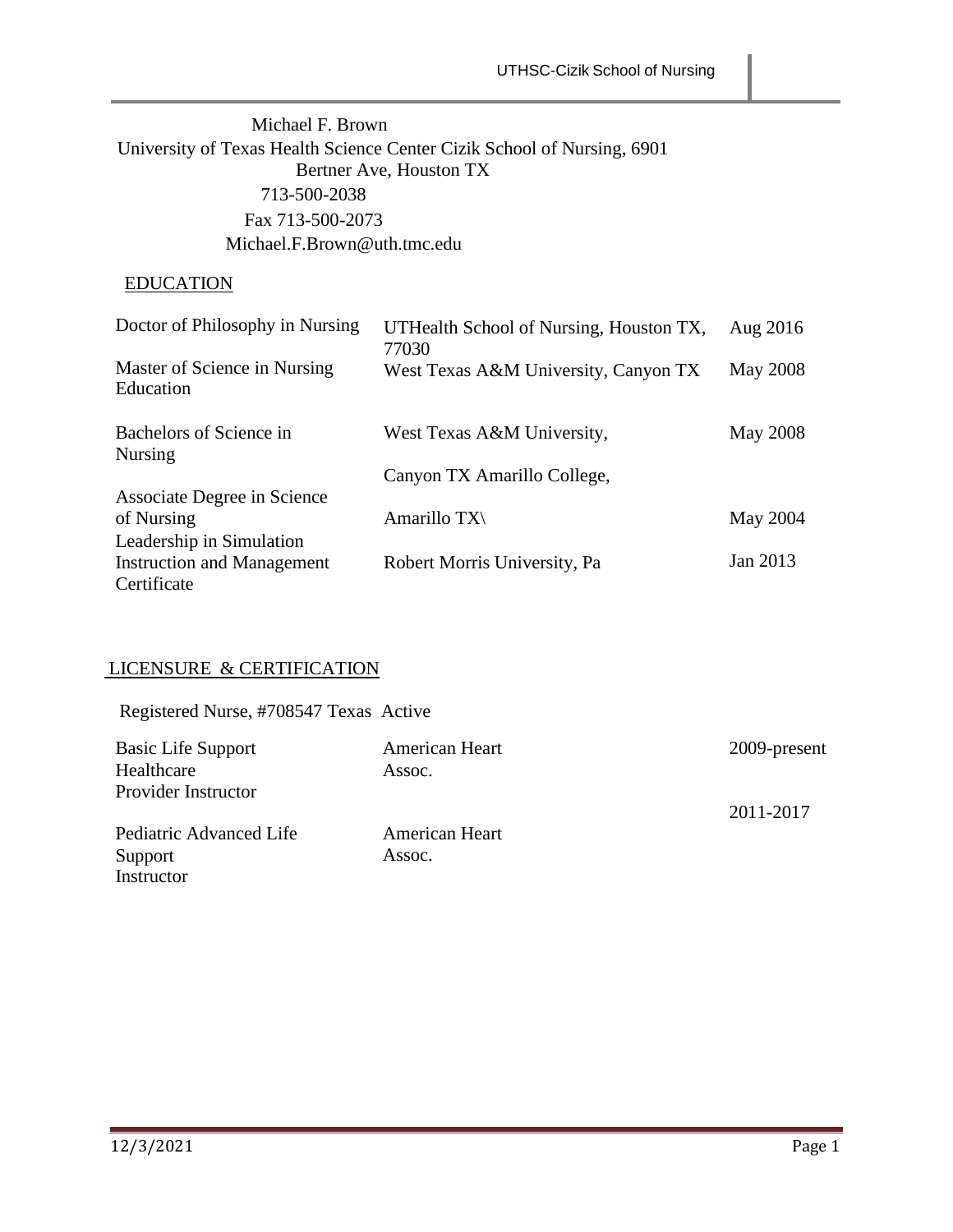# PROFESSIONAL EXPERIENCE

| Institution                                | Position title                                                                          | <b>Inclusive Dates</b>   |
|--------------------------------------------|-----------------------------------------------------------------------------------------|--------------------------|
| U.S. Army                                  | Combat Medic/Ophthalmic                                                                 | 1992-1998                |
| Louisiana National Guard                   | <b>Assistant Squad Leader/Combat</b>                                                    | 1998-2000                |
| Panhandle Eye Group                        | Medic Ophthalmic Assistant                                                              | 2000-2001                |
| <b>Baptist Saint Anthony's</b><br>Hospital | <b>Nurse Assistant</b>                                                                  | 2003-200                 |
| <b>Baptist Saint Anthony's Hospital</b>    | <b>Registered Nurse/Cardiology</b>                                                      | 2004-2005                |
| Northwest Texas Healthcare                 | <b>Registered Nurse/PICU</b>                                                            | 2004-2006                |
| Northwest Texas Healthcare                 | Registered Nurse/Charge Nurse                                                           | 2006-2008                |
| West Texas A&M                             | <b>PICU Clinical Instructor/Pediatrics</b>                                              | 2007-2008                |
| Children's Memorial Hermann<br>Hospital    | <b>Education Resource Specialist</b>                                                    | 2008-2010                |
| Texas Women's University                   | <b>Adjunct Clinical Faculty/Pediatrics</b>                                              | 2009                     |
| Pediatric Services of America              | Registered Nurse/Pediatric Home                                                         | 2009-2010                |
| University of Texas Health                 | <b>Health Adjunct Clinical</b>                                                          | 2010                     |
| Science<br>Center, School of Nursing       | Faculty/Pediatrics                                                                      | 2010-2011                |
| Texas Women's                              | <b>Adjunct Clinical Faculty/ Nursing</b>                                                | 2011-present             |
| <b>University Lone Star</b>                | <b>Fundamentals Adjunct Clinical</b>                                                    | 2016-present             |
| College, Kingwood                          | <b>Faculty/Nursing Fundamentals</b>                                                     | 2010-present             |
| University of Texas Health<br>Science      | <b>Assistant Professor of Nursing</b>                                                   | 2016-                    |
| Center, Cizik School of Nursing            | <b>Teaching Assistant/Pediatrics</b><br>Director Simulation and Clinical<br>Performance | present<br>2010-<br>2016 |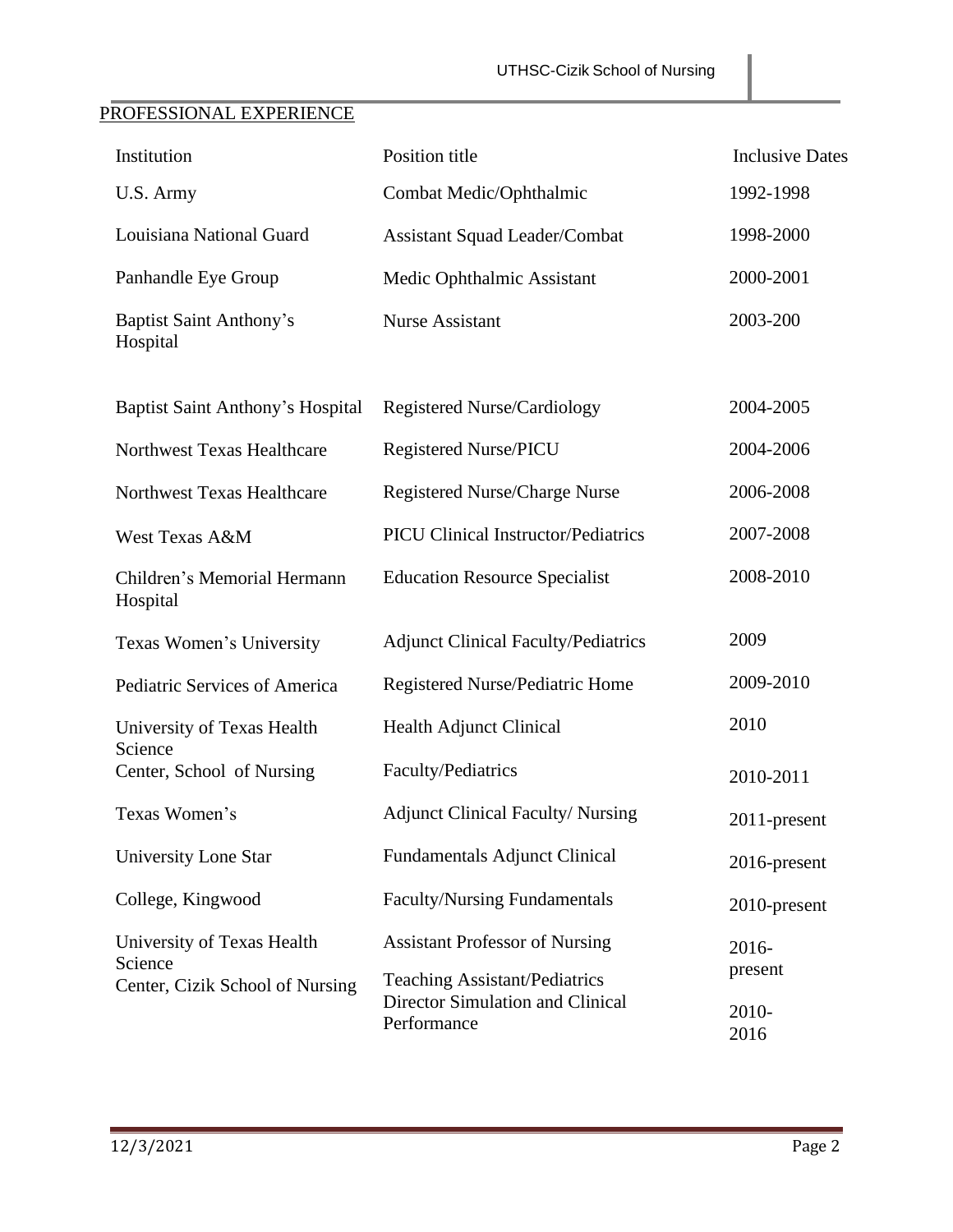# HONORS & AWARDS

| Award                                       | <b>Awarding Organization</b>                | Date |
|---------------------------------------------|---------------------------------------------|------|
| "Nursing by the Numbers" grant<br>recipient | Department of Labor and Amarillo<br>College | 2006 |
| Sjoerd Steunebrink Scholarship              |                                             | 2012 |
|                                             | UT-Health                                   |      |
| Sigma Theta Tau International               |                                             | 2013 |
| PhD Award                                   | Zeta Pi Chapter                             |      |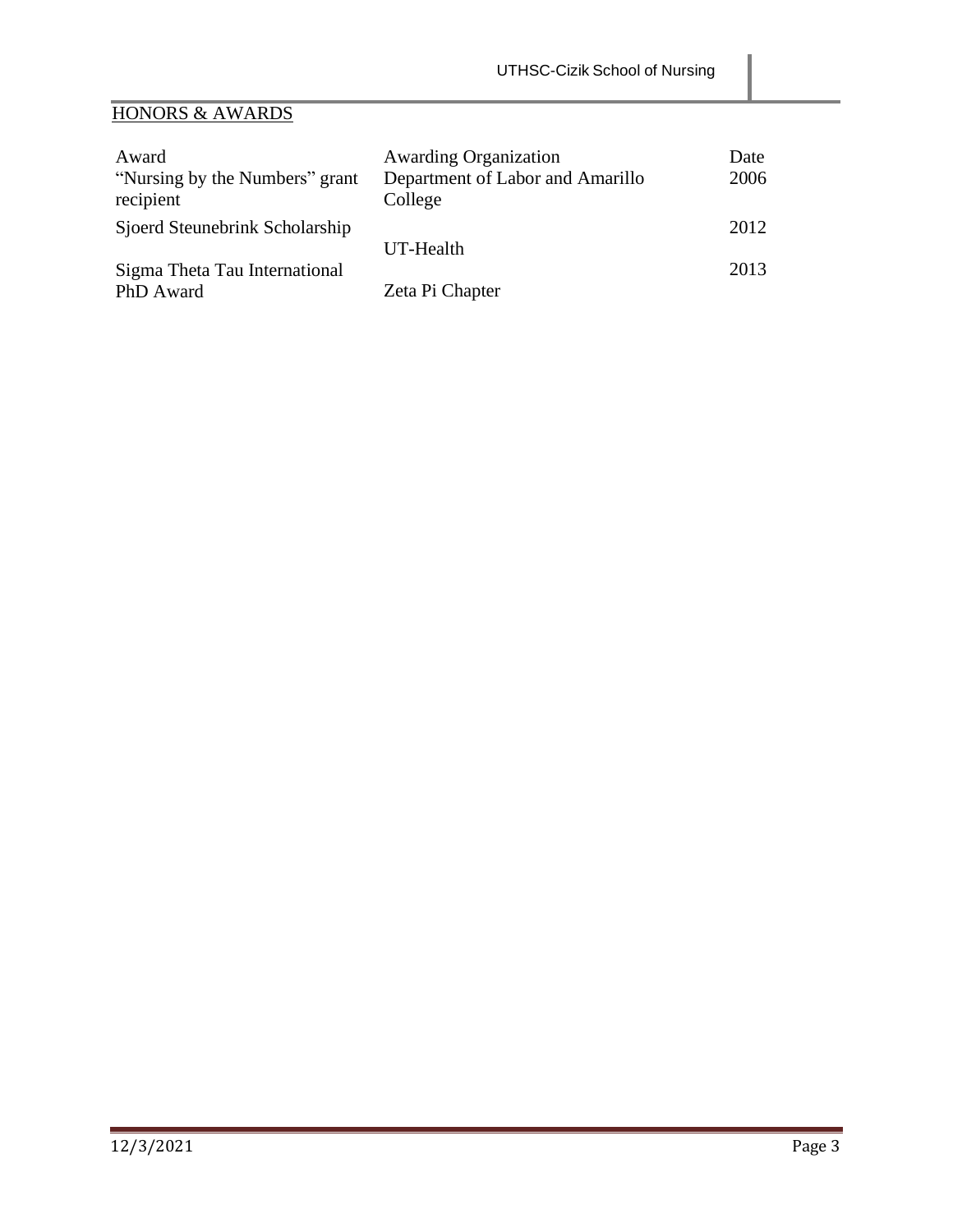## **GRANTS**

| <b>Research Grants</b>                                           |      |
|------------------------------------------------------------------|------|
| Proposal for Childhood Obesity Study; Partners Grant             | 2012 |
| <b>THECB Innovations Grant; THECB</b>                            | 2015 |
|                                                                  |      |
| <b>Educational Grants</b>                                        |      |
| COVID contact Tracing Program (non-funded)                       | 2020 |
| HRSA Grant: Educating Nurses on special populations (non-funded) | 2020 |
| THECB- Nursing Innovations Grant 2020 (non-funded)               | 2020 |
|                                                                  |      |
| Other Funded Projects Including Contracts for Service            |      |

#### **PUBLICATIONS**

Peer Reviewed Publications

Non-Peer Reviewed Publications

Books & Chapters

Media & Other Creative Products

Peer Reviewed Abstracts

**Other** Research Gate: The Power of Reasoning: How Student Nurses Develop Confidence in Reasoning, PhD; Aug 16, 2016, author

#### **PRESENTATIONS**

Local

12/3/2021 Page 4 Michael Brown; 2008; Personal Nursing Educational Philosophy; West Texas A &M University, Canyon, TX; Speaker Michael Brown; 2008; The Importance of Bearing Witness during the Nursing Process; West Texas A &M University, Canyon, TX; Speaker Michael Brown; 2009-2010; Dealing with Conflict; Memorial Hermann Healthcare System, Houston, TX; Speaker Michael Brown; 2008-2010; Pediatric Early Warning Signs; Memorial Hermann Healthcare System, Houston, TX; Speaker Michael Brown; 2008-2010; Clinical Practice Committee; Memorial Hermann Healthcare System, Houston, TX; Speaker Michael Brown; 2008-2010; Nursing Professionalism; Memorial Hermann Healthcare System, Houston, TX; Speaker Michael Brown; 2008-2010; External Ventricular Device Management; Memorial Hermann Healthcare System, Houston, TX; Speaker Michael Brown; 2008-2010; Pediatric Abdominal Assessment; Memorial Hermann Healthcare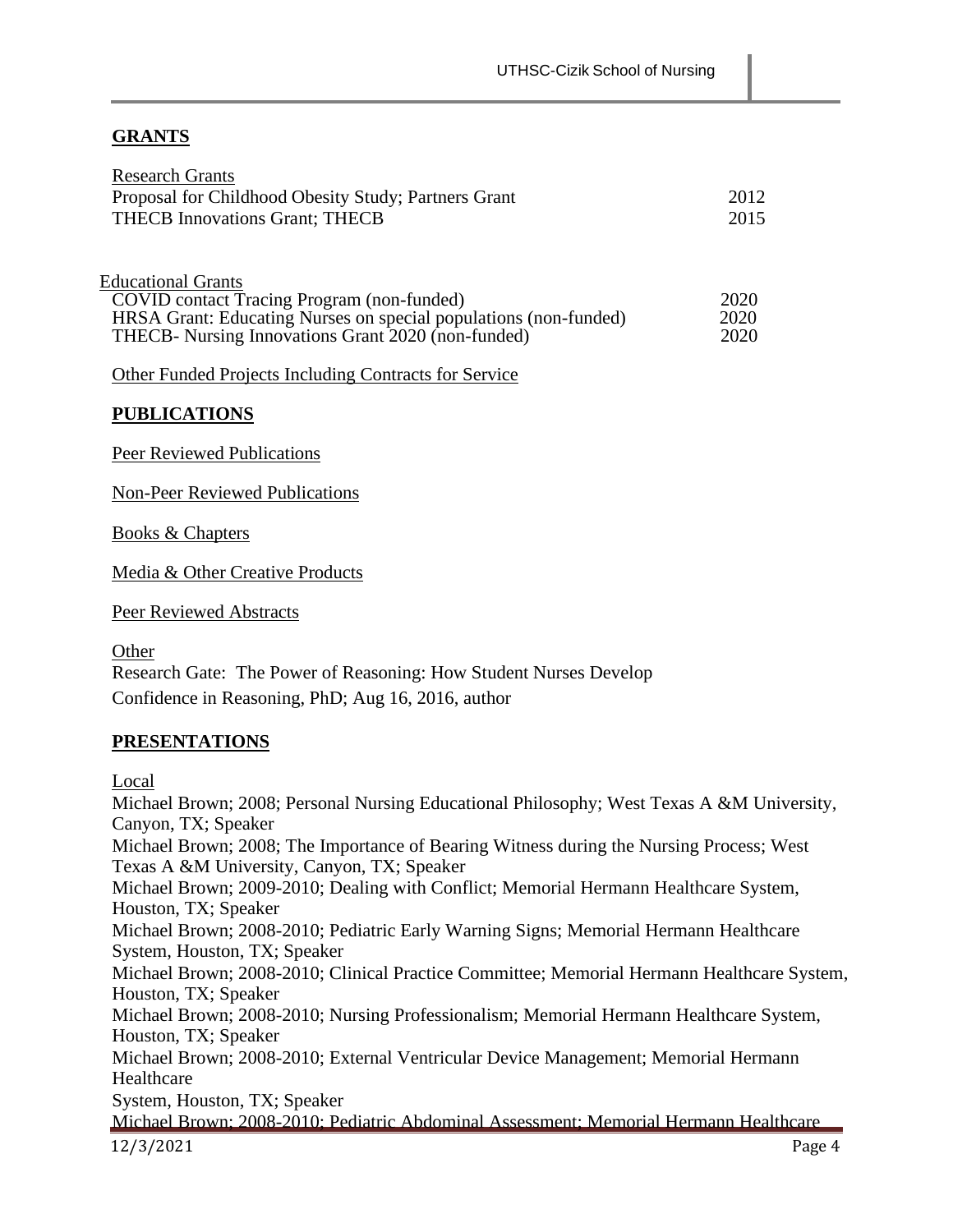System, Houston, TX; Speaker

Michael Brown; 2008-2010; Pediatric Respiratory System Review; Memorial Hermann Healthcare System, Houston, TX; Speaker

Michael Brown; 2008-2010; Asthma Core Measures; Memorial Hermann Healthcare System, Houston, TX; Speaker

Sue Thomas; 2008-2010; Healthy Work Environment; Memorial Hermann Healthcare System, Houston, TX; Speaker

Michael Brown; 2008-2010; Guidelines to the Prevention of Medication Errors in Pediatrics; Memorial

Hermann Healthcare System, Houston, TX; Speaker

Michael Brown; 2008-2010; Education Needs Assessment; Memorial Hermann Healthcare System, Houston, TX; Speaker

Michael Brown; 2008-2010; Critical Thinking and Clinical Judgment; Memorial Hermann Healthcare

System, Houston, TX; Speaker

Michael Brown; 2008-2010; Health Problems of Infants; UT-SON, Houston, TX; Speaker Michael Brown; 2008-2010; Health Problems in Early Childhood; UT-SON, Houston, TX; Speaker Michael Brown; 2008-2010; Health Problems in Middle Childhood; UT-SON, Houston, TX; Speaker Michael Brown; 2008-2010; Health Problems of Adolescence; UT-SON, Houston, TX; Speaker

Michael Brown; 2010 Health Assessment; UT-Health SON; speaker presenter/clinical faculty Michael Brown; 2010-2015; AHA PEARS course Instructor, UT-Health SON, speaker, presenter Michael Brown; 2010-2016; PALS/PEARS American Heart Association Instructor; UTHSC; Speaker.

Michael Brown; 2013; Child and adolescent growth and development; UT-Health SON; speaker Michael Brown; 2014; Health Assessment, Pain Management, Disorders of the Eyes and Ears, Cognitive and Mental Health Disorders, Neuromuscular & Musculoskeletal Disorders, Respiratory Disorders; UT- Health SON, Speaker presenter

Diversity Student Nurse Association, Males in Nursing: Challenges and Opportunities, Panel Member, April 17, 2017

### **PROFESSIONAL SERVICE**

 $\sim$   $\sim$   $\sim$ 

| Consultations                                               |                                                               |                 |
|-------------------------------------------------------------|---------------------------------------------------------------|-----------------|
| <b>Editorial Boards/Panels</b>                              |                                                               |                 |
| Journal                                                     | Role                                                          | Inclusive dates |
| Pearson Health Science<br><b>Consultation: Elsevier SLS</b> | <b>Book Reviewer</b><br>Simulation content reviewer 2018-2019 | 2010-2012       |
| <b>Professional Service</b>                                 |                                                               |                 |
| Professional Memberships                                    |                                                               |                 |
| Sigma Theta Tau                                             | member                                                        | 2008-present    |
| <b>NLN</b>                                                  | member                                                        | 2012-present    |
| <b>ANA/TNA</b>                                              | member                                                        | 2012            |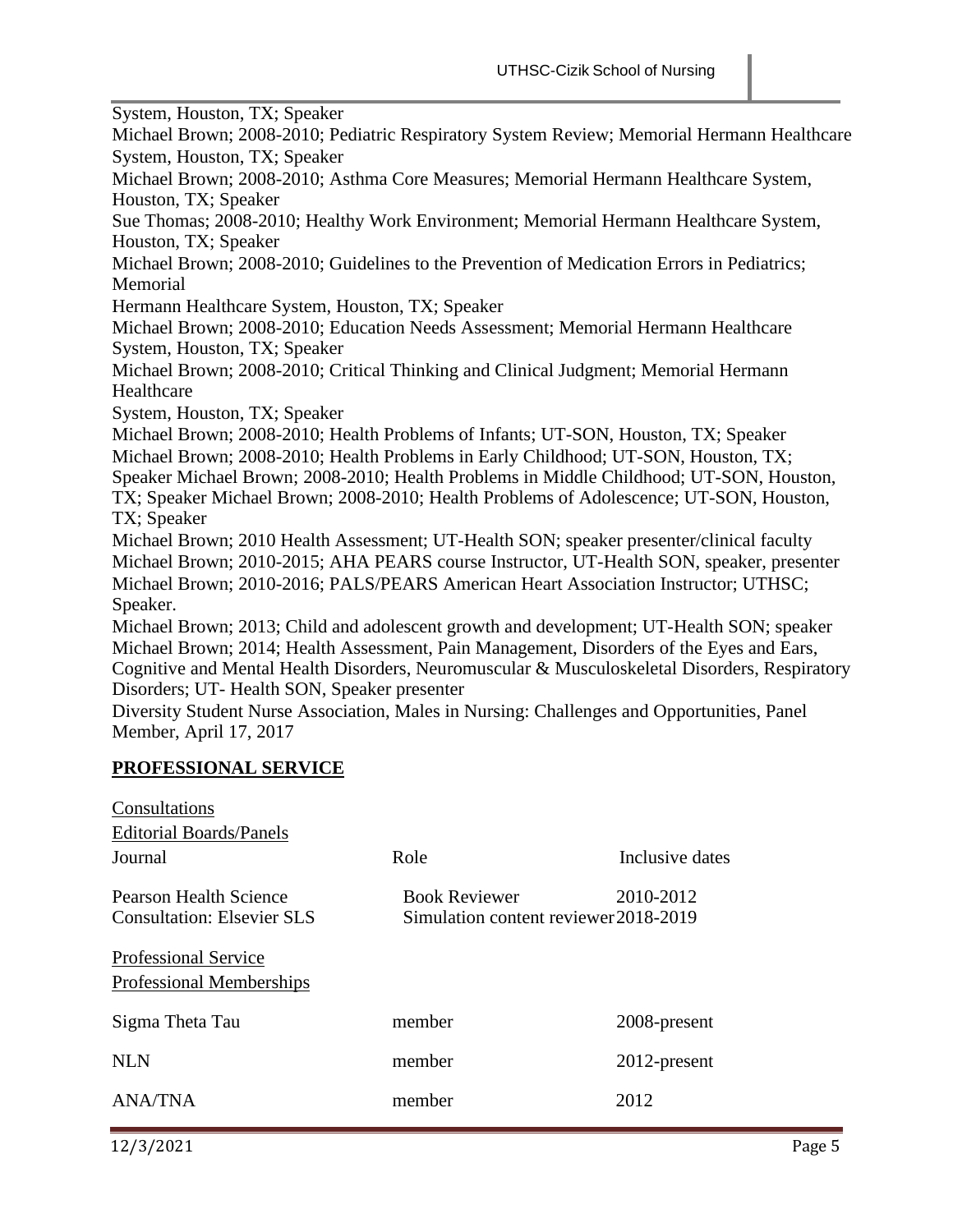| <b>INASCL</b>                                                                                                                                 | member   |                        | 2012-present                        |
|-----------------------------------------------------------------------------------------------------------------------------------------------|----------|------------------------|-------------------------------------|
| <b>Institutional Service</b><br>(past<br>to<br>current)<br>Institution: University of Texas Health Science Center, Cizik School<br>of Nursing |          |                        |                                     |
| Committee                                                                                                                                     | Role     | <b>Inclusive Dates</b> |                                     |
| <b>Baccalaureate Counsel</b>                                                                                                                  |          | Member 2010-present    |                                     |
| <b>Faculty Assembly</b>                                                                                                                       |          | Member 2010-present    |                                     |
| <b>Admissions Committee</b>                                                                                                                   |          | Member 2019-present    |                                     |
| <b>Curriculum Advisory Committee</b>                                                                                                          |          | Member 2011-2018       |                                     |
| <b>Administrator Evaluation Ad Hoc</b>                                                                                                        |          | Member 2014            |                                     |
| <b>Faculty Life Counsel</b>                                                                                                                   |          | Member 2014-2016       |                                     |
| Adaptation of Simulation Learning System                                                                                                      | Member   | 2017                   |                                     |
| <b>Curriculum Development Committee</b>                                                                                                       |          | Member 2016-2018       |                                     |
| <b>Faculty Life Counsel</b>                                                                                                                   |          | Member 2017            |                                     |
| Chair-elect<br>2017                                                                                                                           |          |                        |                                     |
| Chair<br>2018                                                                                                                                 |          |                        |                                     |
| Member<br>2020-present                                                                                                                        |          |                        |                                     |
| Baccalaureate Counsel Admission's committee Member 2018-2019                                                                                  |          |                        |                                     |
| <b>Simulation Advisory Committee</b>                                                                                                          | Member   | 2020                   |                                     |
|                                                                                                                                               | Co-Chair | Aug 2020               |                                     |
| <b>Simulation Committee</b>                                                                                                                   | Chair    | 2021-present           |                                     |
| <b>Admissions Committee</b>                                                                                                                   | Chair    | $2021$ - present       |                                     |
| <b>Institution: Memorial Hermann Healthcare System</b>                                                                                        |          |                        |                                     |
| Committee<br><b>Clinical Practice Counsel</b>                                                                                                 |          | Role<br>Member         | <b>Inclusive Dates</b><br>2008-2010 |
| <b>Infection Control Steering Committee</b><br>Pediatric Code Committee                                                                       |          | Member<br>Member       | 2008-2010<br>2008-2010              |
| 12/3/2021                                                                                                                                     |          |                        | Page 6                              |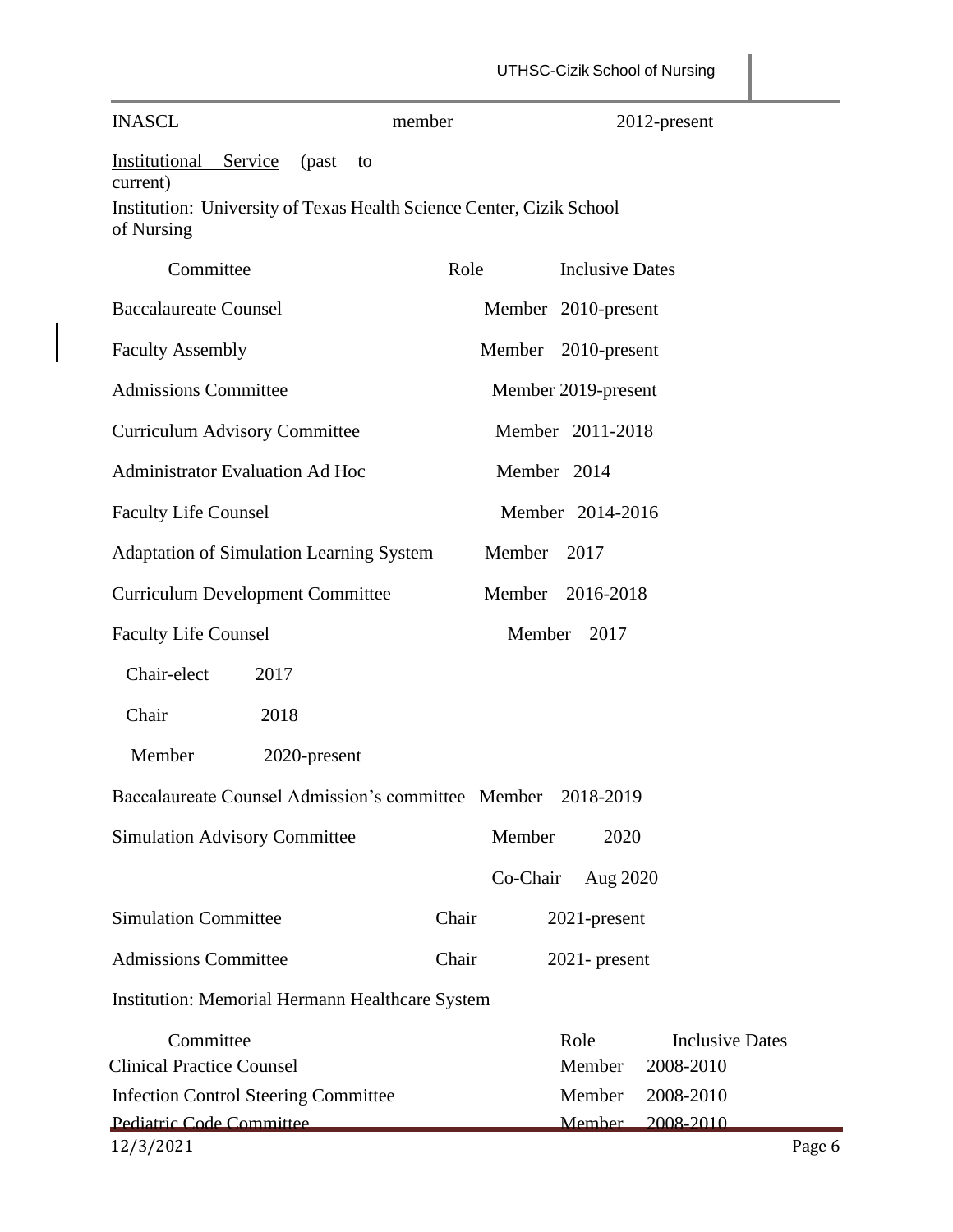| <b>Code Competency Committee</b>             |              | Member 2008-2010 |
|----------------------------------------------|--------------|------------------|
| Nursing Research and Evidence Based Practice |              | Member 2009-2010 |
| Pain Champion Committee                      | <b>Chair</b> | 2009-2010        |

#### Community Service

#### **OPTIONAL APPENDICES**

#### Courses Taught

#### **West Texas A&M University**

Professional Nursing IV: Maternal Child Acute Care and Mental Health; NURS 3552, 5 credits, Clinical Faculty; 2007-2008; Clinical

**Texas Women's University** Child Health Competencies; N4055, 5 credits, Clinical Faculty; 2009-2010; clinical

**Texas Women's University** Concepts and Clinical Competencies; N3005, 5 credits, Clinical Faculty; 2010; clinical

#### **University of Texas Health Science Center School of**

#### **Nursing**

**N4512W** Research Critique and Utilization: 2 credits;

2020-present

**N3511**, Health Assessment; 3 credits; Clinical Faculty;

2012; 2019;2020

**N3536B**, Child and Adolescent Health Care; 2 credits;

2012-2013; faculty; PEARS instructor

**N3536**, Child and Adolescent health Care; 4 credits; 2013-2021; faculty, PEARS instructor

**N3536**, Child and Adolescent Healthcare for BSN; 6 credits; Clinical Faculty; 2010-2013; clinical, PEARS instructor

**N3536**, Child and Adolescent Healthcare for BSN; 6 credits; Faculty;

2010; didactic and clinical, PEARS instructor